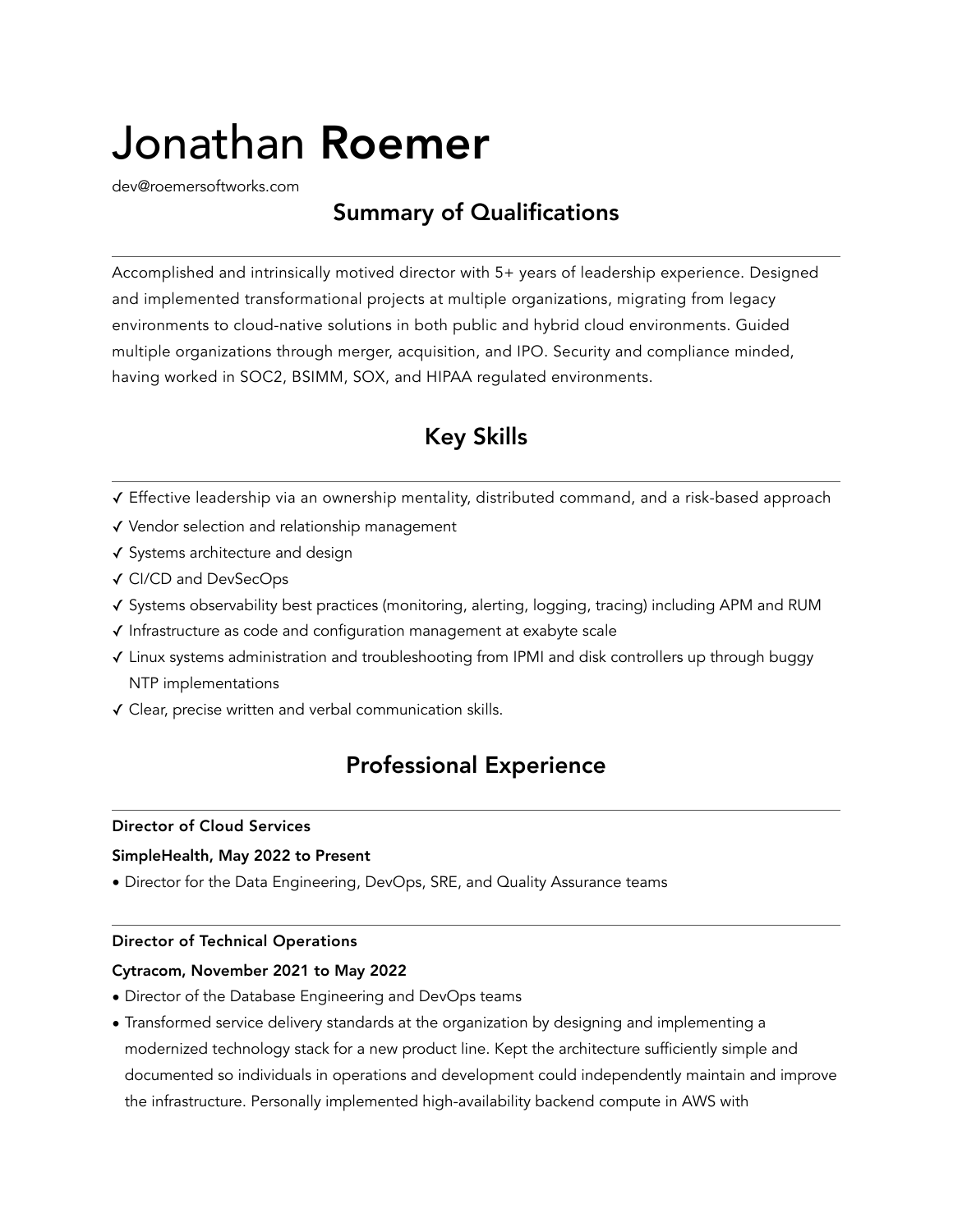reproducible host AMIs built in Github Actions via Packer and Ansible, Github Actions CI/CD configuration for application delivery to hosts via ECR, and observability via Datadog host monitoring, logging, APM, and RUM.

- Implemented various best practices to the organization, including a Definition of Done to utilize as a production readiness checklist for new services, formalized security incident response procedures, a refocus on the importance of comprehensive documentation, high availability configurations as a requirement for new production services, standardized incident management, and change management.
- Implemented KnowBe4 as an internal phishing and cybersecurity training tool.
- Managed vendor relationships.

## DevOps Manager and Technical Lead - Cloud Services

## Drizly, August 2021 to November 2021

- Developed and executed on resiliency, scaling, disaster recovery, and cost mitigation strategies.
- Managed vendor relationships
- All responsibilities under "Senior DevOps Engineer".
- Manager of 4 direct reports. Provided technical guidance, teaching, and mentorship.

## Senior DevOps Engineer

## Drizly, March 2021 to August 2021

- Advocated for, created, and managed an internal Cloud Services team that owned all of AWS, Cloudflare, and New Relic.
- Implemented comprehensive security improvements to our AWS infrastructure, including a multiaccount architecture powered by AWS Organizations, secure OpenVPN Cloud based access, and AWS SSO backed by GSuite as our SAML provider.
- Performed routine systems and security maintenance including RDS upgrades, host maintenance, load balancer configuration tuning, and more.

## Associate Manager and Technical Lead, Containers and Hybrid Cloud

## Datto, June 2020 to March 2021

- Designed and implemented an internal Kubernetes-based containers as a service platform and overall hybrid cloud strategy.
- Provided guidance and best practices for new and existing workloads in AWS, Azure, and Digital Ocean.
- Assisted teams across the organization in making their "build versus buy" tradeoff analysis when considering the public cloud versus our existing data center presence.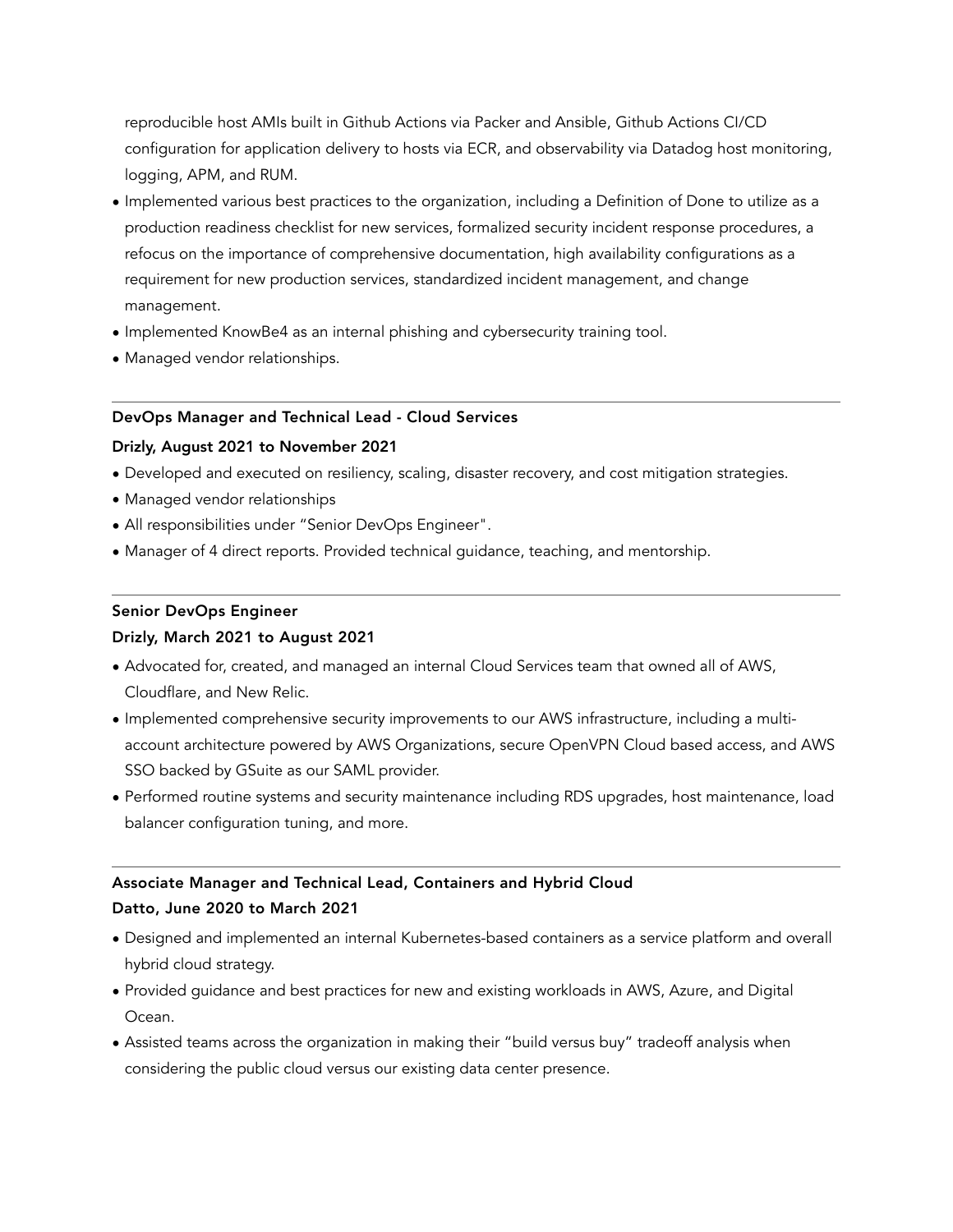- Significantly decreased MTTR by championing APM and distributed tracing as the de-facto application monitoring and profiling tools for both new and legacy applications.
- Performed functionality and security assessments of third-party vendor products and open source projects.
- Manager of 4 direct reports. Provided technical guidance, teaching, and mentorship.

## Senior Systems Engineer I, Team Lead

## Datto, August 2018 to June 2020

- Managed the departmental ticket queue. Tasks included ticket requirements gathering, lifecycle management, and completion verification.
- Worked on a security-focused sub-team assessing, prioritizing, and executing on security fixes, improvements, and overall hardening of the Datto cloud.
- Created and implemented a SOC2 compliant change management process. Created JIRA tooling to facilitate the process. Designed and managed policy enforcement and compliance monitoring. Supplied information to auditors and remedied exceptions.
- Formalized on-call processes and outage reporting procedures, including the creation of a single point of contact for all company outages. Migrated the organization from Pagerduty to OpsGenie. Provided training and implementation guidance for 150+ employees in 10+ departments.
- Team lead for 5 engineers. Provided technical guidance, teaching, and mentorship.
- All responsibilities under "Production Engineer I".

## Production Engineer I

## Datto, May 2016 to August 2018

- Responsible for supporting high-availability customer-facing and internal systems, backend infrastructure, and development environments.
- Daily tasks included capacity planning, hardware and virtual machine deployments, systems configuration, monitoring, and troubleshooting.

## UITS Network Operations and Information Security

## University of Connecticut, May 2014 to May 2016

- Managed DHCP, DNS, and subnet allocations.
- Designed and implemented a process for delegated Infoblox access, including the creation of enduser documentation, running staff training sessions, and maintaining administrator guides.